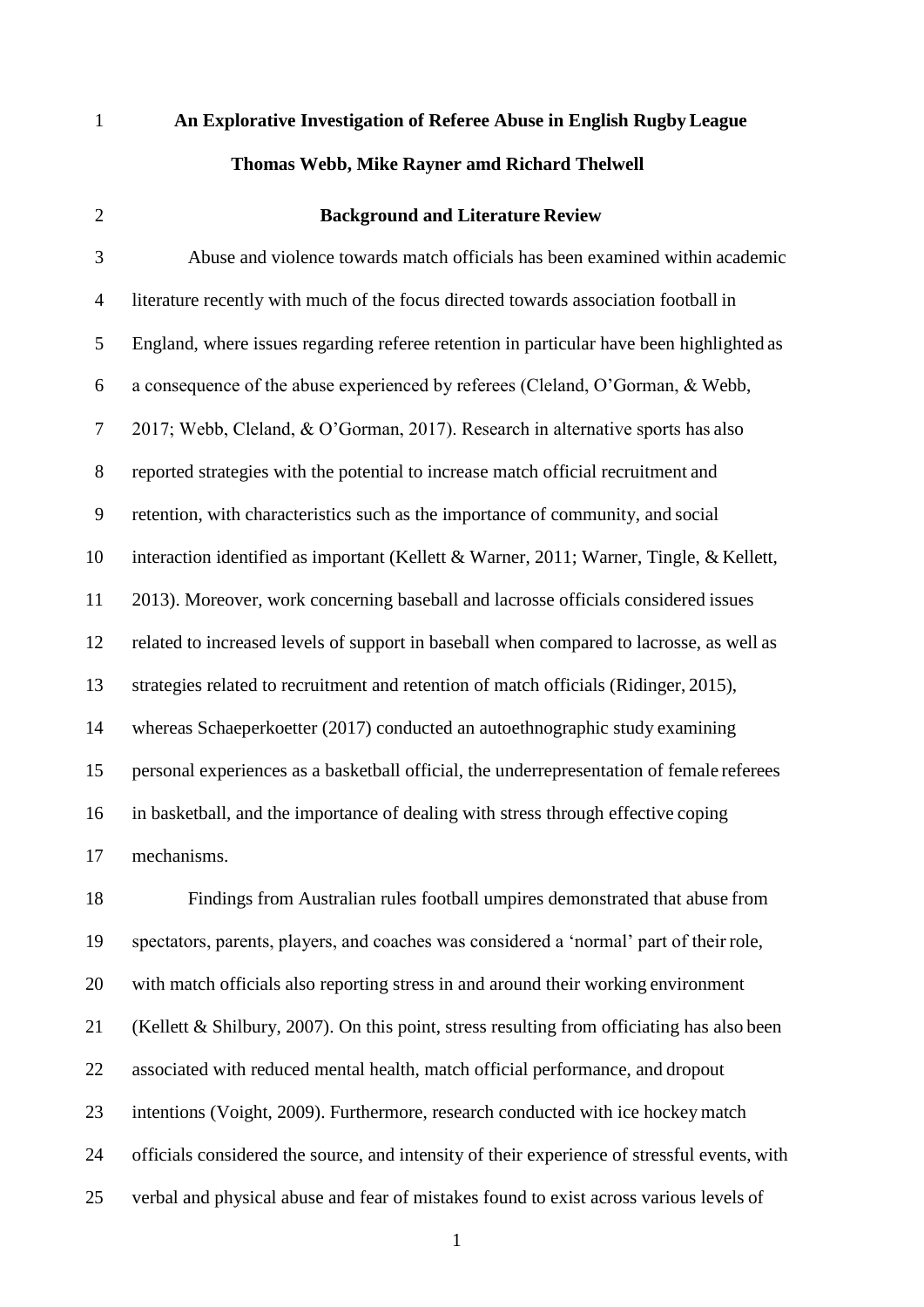officiating (Dorsch & Paskevich, 2007). Given the abuse and stress which match officials are under, support from governing bodies is essential to recruit and retain 3 match officials, and can be linked to a necessary duty of care for members of staff, including referees and umpires (Fletcher & Wagstaff, 2009). There has been recent work in rugby union in England, suggesting that verbal and physical abuse have increased of late, with referees identifying issues emanating from players, coaches and spectators (Rayner, Webb, & Webb, 2016). There is also research specifically focused on English rugby league referees. For example, physiological research has considered the physical demands of elite referees using Global Positioning Systems (GPS) to evaluate the movement and physiological demands or professional rugby league referees (O'Hara et al., 2013). Physiological work has also considered the effect of movement demands on the accuracy of referee penalty decisions during a match (Emmonds et al., 2015). Furthermore, the concept of aggression in rugby league has been linked to the location of the game. Jones, Bray and Oliver (2007) examined the relationship between aggression and game location by videoing twenty-one professional matches played in the 2000 Super League season, with trained observers recording the frequency of aggressive behaviours. Whilst not specifically focusing on referees, they found that away teams tended to engage in substantially more aggressive behaviours in games they lost compared with gamesthey won. There is a necessity to understand referee experiences related to abuse in other

 sports in England in order to determine the extent of any wider issues. Research concerning association football, as well as sports in other countries, has identified concerns with the retention of match officials, with abuse described as a contributory factor (Webb et al., 2017). Therefore, the overarching aim of this study was to examine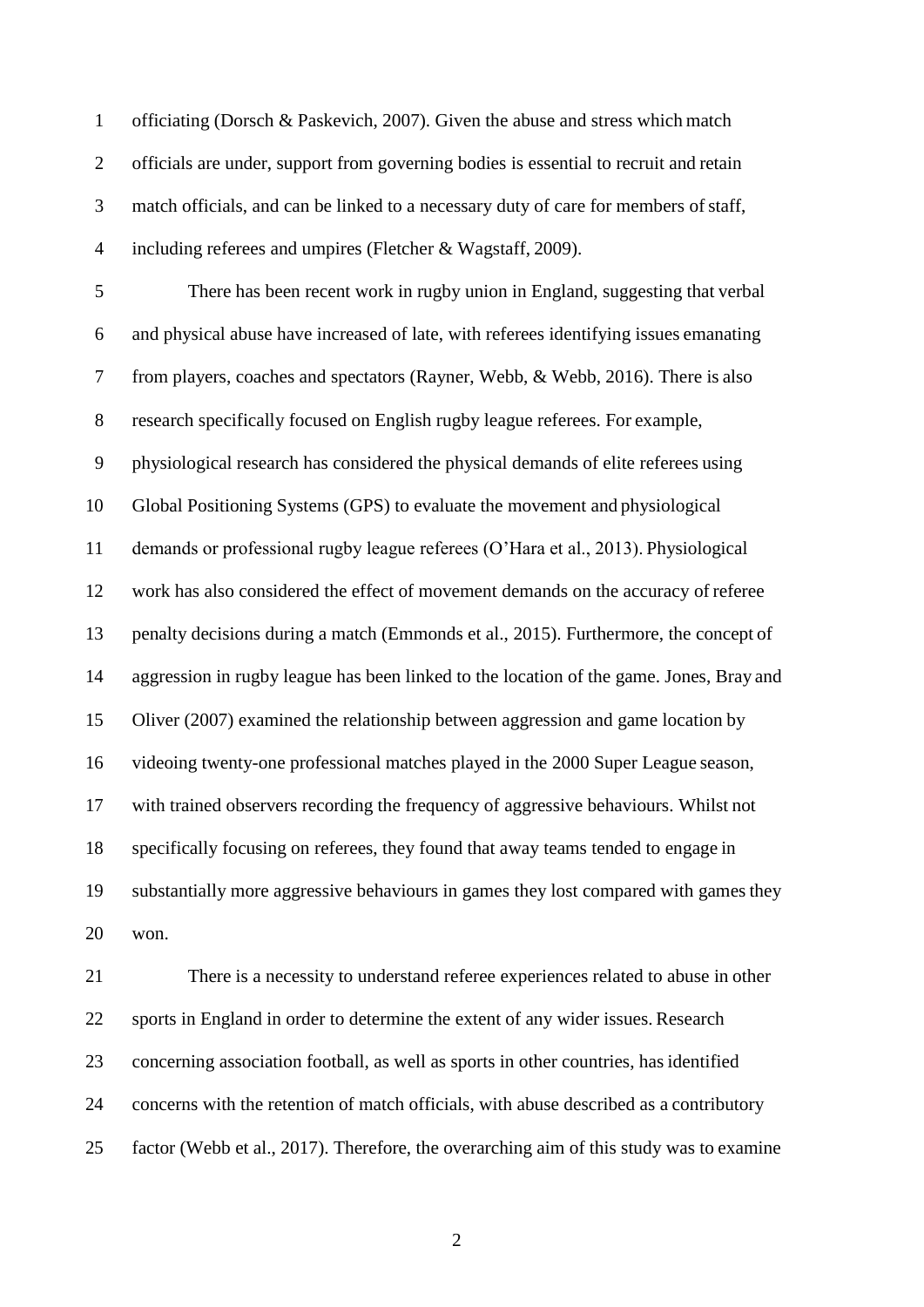the experiences of referees in rugby league, particularly related to incidents of abuse, and the networks which exist to support and retain referees. To that end this paper provides real-life accounts related to the current working practices and experiences of 22% of the total number of registered rugby league referees across England. These responses were achieved through an online survey with two central research questions, constructed following engagement with previous research in related subject areas, namely: (1) the extent of verbal and physical abuse; and (2) the training and support offered by referee's societies and the Rugby Football League (RFL). Findings and outcomes are intended to inform the RFL, of the current state of the game, with the intention to affect and inform policy in both rugby league, as well as other related sports such as rugby union for example, ultimately aiming to support referees, understand any issues faced and reduce referee discontinuation in the sport. **Method** The online survey was distributed to rugby league referees. The purposive, nonprobability sample (Schutt, 2009) of match officials represented all levels of the game from mass participation to those that officiate in the top divisions domestically such as the Super League. The survey was disseminated through a variety of outlets including social media and RFL registered contact email addresses for match officials. **Survey Design and Measures** The survey included a total of eight demographic or organisational characteristics questions, and a further 18 questions to be answered giving a total of 26 questions. Of these 18 questions nine were Likert scale, five questions required a yes/no response, three were open questions, and one question was a multiple answer option. Questions asked concerned the experience of match officials related to their training,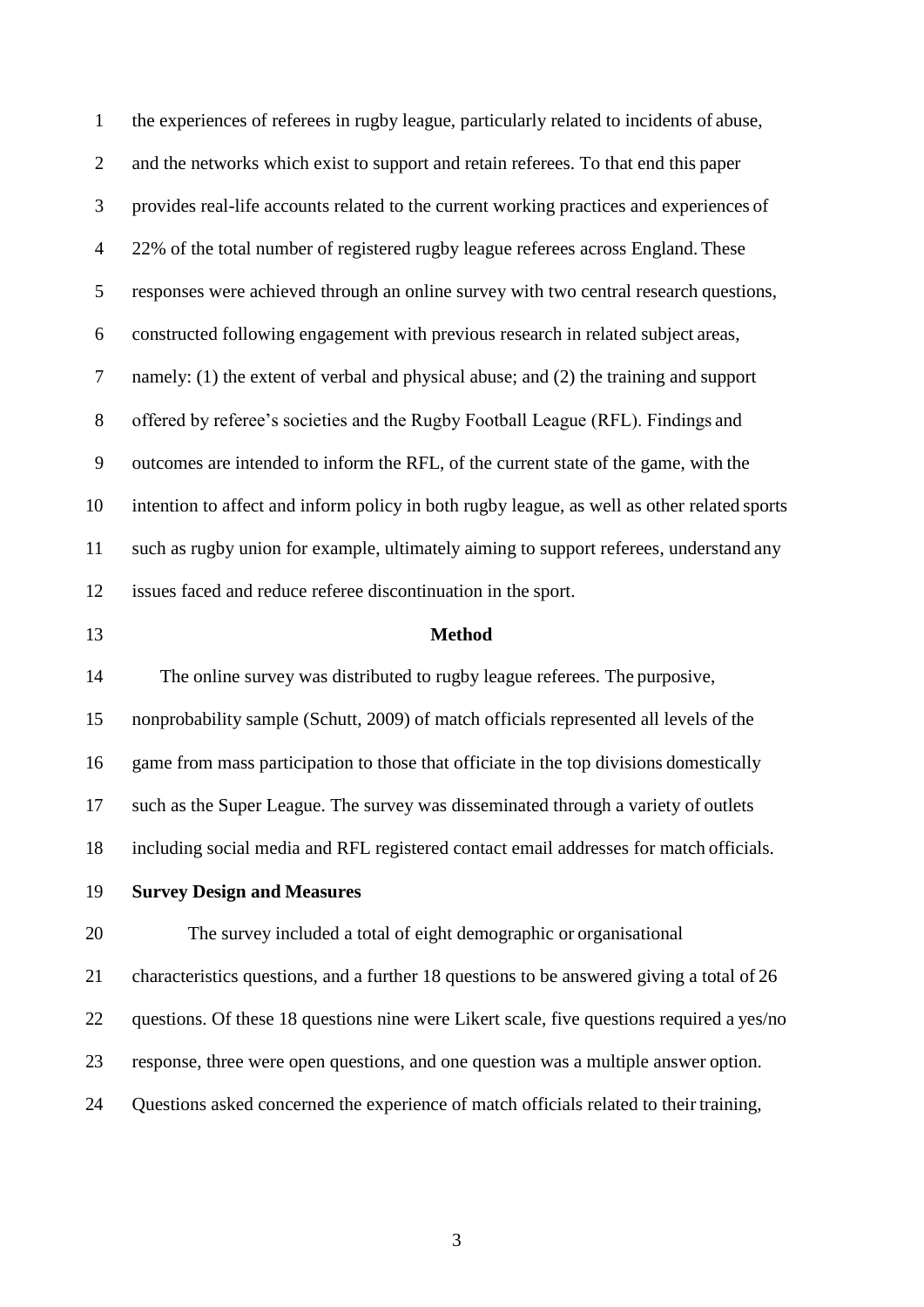development opportunities and promotion pathways, any barriers to their continued participation in their sport, and the nature and extent of those barriers.

| 3                        | Likert scale questions provided a five-point choice for respondents. The scale               |
|--------------------------|----------------------------------------------------------------------------------------------|
| $\overline{\mathcal{A}}$ | for the training, development opportunities and promotion pathways ranged from, "very        |
| 5                        | poor" $(= 1)$ to "very good" $(= 5)$ . While exceptions to this wording were used to clarify |
| 6                        | particular items, a five-point Likert scale was provided with "1" representing least and     |
| 7                        | "5" representing most. An example sample question from the barrier to continued              |
| $8\,$                    | participation aspect of the survey was, "Episodes of abuse make you question whether         |
| $\mathbf{9}$             | or not to continue refereeing." The responses ranged from, "Strongly disagree" $(= 1)$ , to  |
| 10                       | "Strongly agree" $(= 5)$ with a "neutral" choice given for each question.                    |
| 11                       | Three open-ended questions were also added to the survey instrument to obtain                |
| 12                       | qualitative comments concerning:                                                             |
| 13                       | (1) additional training or development requirements,                                         |
| 14                       | (2) if applicable whether verbal abuse was reported to the authorities by the                |
| 15                       | match official; and                                                                          |
| 16                       | (3) any further changes or adaptations to their role which would support and                 |
| 17                       | develop them more effectively.                                                               |
| 18                       | Open or free text format questions were included to give a greater understanding             |
| 19                       | of respondents' experiences than could be provided by purely quantitative data               |
| 20                       | (Silverman, 2013). The prominence of qualitative data within the survey provided the         |
| 21                       | match officials opportunities to comment on their experiences, as well as the chance to      |
| 22                       | address the research questions identified earlier.                                           |
| 23                       | <b>Data Analysis</b>                                                                         |
| $\bigcap$                | The qualitative quarter data wes inductively englyced utilians theme                         |

 The qualitative survey data was inductively analysed utilising thematic analysis. Thematic analysis is often adopted due to the flexibility it provides, and the assistance it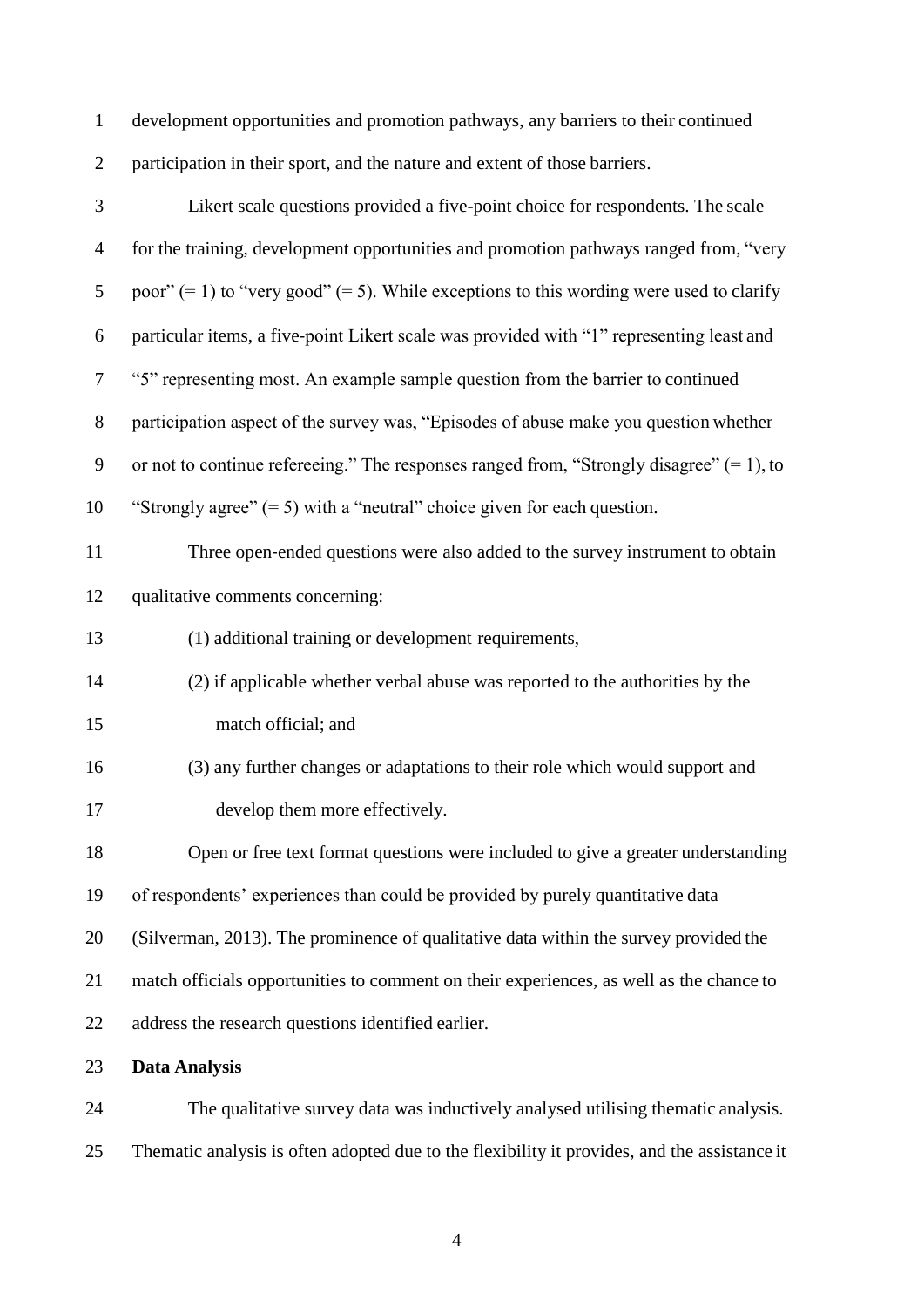permits in the identification, analysis and reporting of themes emergent from the data (Braun & Clarke, 2006). Thematic analysis can also be applied across a range of theoretical and epistemological approaches, and is compatible with essentialist and constructionist paradigms. The present study adopted a constructionist stance to report upon referee experiences as an active process of interpretation. Therefore, a constructionist approach provides a way to disentangle complex organisational processes, elucidate meaning implicit in the everyday practice and experiences of match officials, and contribute to the deconstruction of policy initiatives (Jacobs & Manzi, 2000). The importance of reflexivity and interaction with the data led to the authors ensuring that they worked as critical friends, as themes were disseminated for peer review (Smith & McGannon, 2017). The final stages of data analysis involved the authors inductively allocating themes into general dimensions evident from the raw data. These general dimensions were constructed prior to involvement from the third author to ensure that appropriate reflection had taken place between the first and second authors. This use of open– coding phases and transparency identified patterns, commonalities and difference in the data. Moreover, cross checking themes and interpretation of data by the researchers acting independently, permitted the acknowledgment of epistemological preferences, and collaboration to neutralise biases (Barbour, 2001). This approach also enabled the researchers to reduce the data effectively by sharpening, focusing, discarding, and organising data in such a way that 'final' conclusions could be drawn and verified (Miles & Huberman, 1994). The thematic analysis led to the construction of final themes and a general

 dimension (Organisational Structure and Governance), which has provided the structure for the forthcoming *Results and Discussion* section (see figure 1).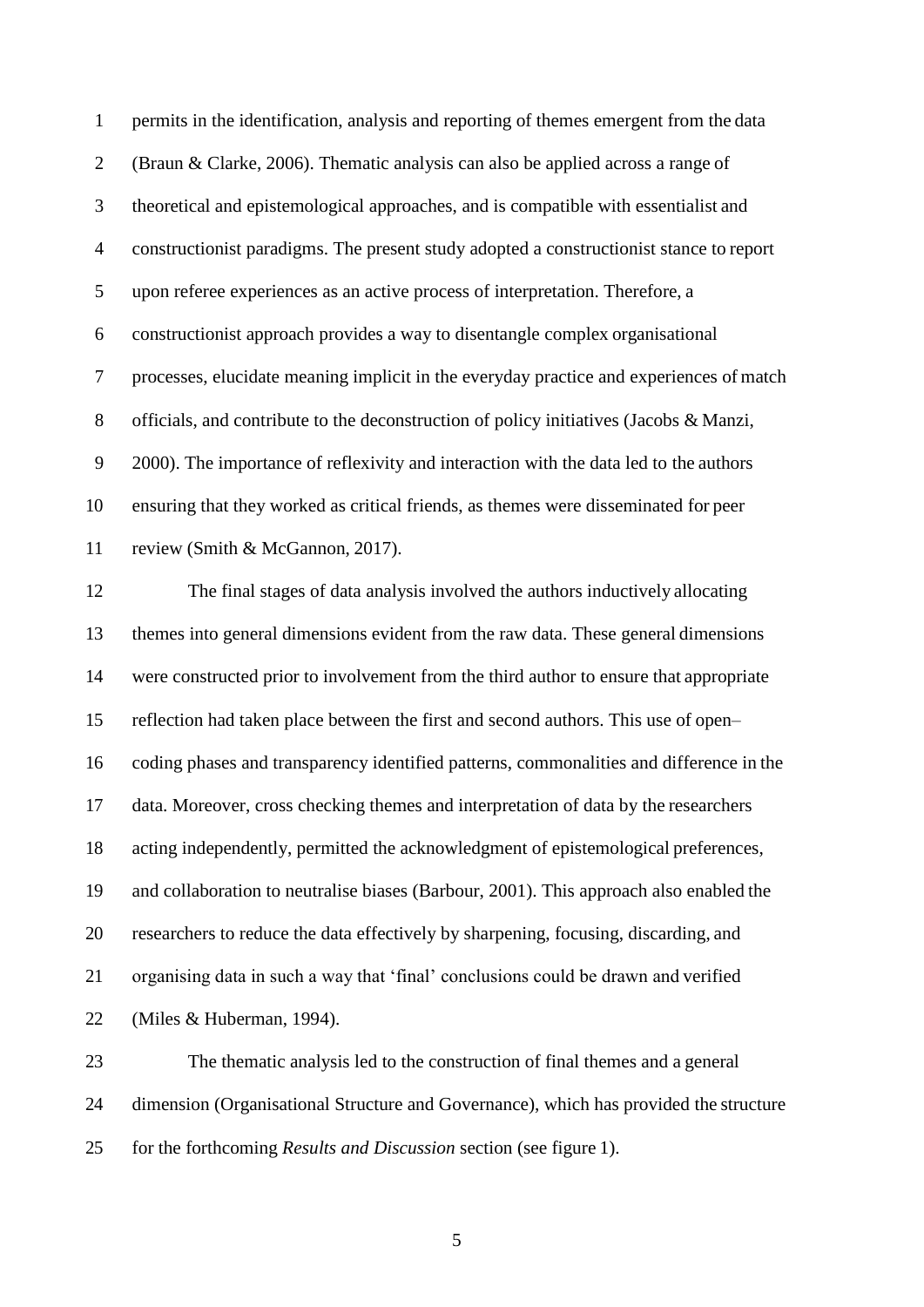

## *Figure 1*. General dimension following thematic analysis

 A total of 89 responses were received, from a match official pool of 450 equating to a response rate of approximately 20%. The findings presented below address each of the research questions by focusing on the descriptive statistical data and open-ended narrative provided by the match officials. The presentation of this data includes demographic details of each referee, with their level, years of experience as a match official, referee society they represent and age range included in order to provide a context and setting to their experiences.

## **Results and Discussion**

 The purpose of this explorative research was to provide a national analysis of the experiences of referees in rugby league. As such two research questions were constructed based on previous research findings outlined in the introduction, namely (1) the extent of verbal and physical abuse; and (2) the training and support offered by referee's societies, and the RFL. The exploration of these research questions has led to findings associated with abuse/behaviour and referee support networks. These outcomes are ultimately intended to influence policy, with the intention to support referees, understanding any issues faced, and reducing any referee discontinuation.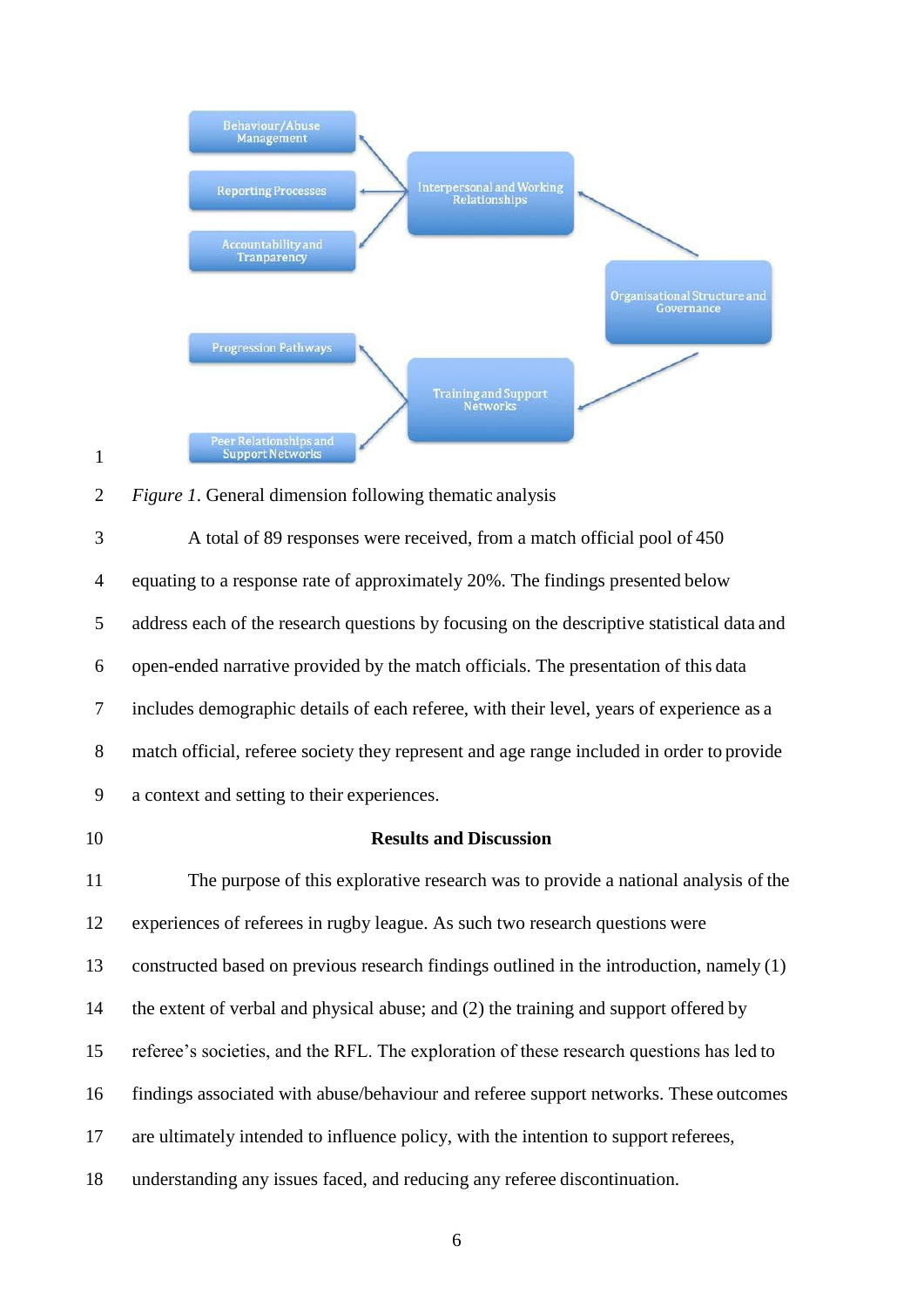1 The responses were predominantly male (96.6%, n=86) with 3.4% (n=3) from female referees, with the majority of the respondents (24.7% and 23.6%) falling within the under 18 and 18-24 age bracket (see figure 2). A breakdown of pertinent demographic information is presented in table 1, including the number of years refereeing, and current level of refereeing.



7 *Figure 2*. Age categories of rugby league referees

| Number of     |             | <b>Current level of</b> |             |
|---------------|-------------|-------------------------|-------------|
| years         |             | refereeing              |             |
| refereeing    |             |                         |             |
| 2 or less     | 23.6% (21)  | <b>Elite</b>            | $9\%$ (8)   |
| 3-5 years     | 29.2% (26)  | <b>Grade 1</b>          | $6.7\%$ (6) |
| 6-10 years    | 20.2% (18)  | <b>Grade 2</b>          | $7.9\%$ (7) |
| $11-15$ years | 13.5% (12)  | Grade 3                 | 39.3% (35)  |
| $16-20$ years | $4.5\%$ (4) | <b>Grade 4</b>          | 31.5% (28)  |
| $21+ years$   | 9% (8)      | <b>Foundation</b>       | $5.6\%$ (5) |

8 *Table 1*. Demographic information of referee respondents

 In total 85.4% of referees reported that they had been subjected to verbal abuse whilst officiating, whilst 16.9% of referees also reported that they had received some form of physical abuse. In addition, when referees were asked how often the abuse occurred 20.2% of referees said every match, 36% said every couple of games, 28,1% of referees replied a couple of times a season, whereas 7.9% of referees stated that they received abuse every few years, and 7.9% of referees also believe that they never receive abuse. Moreover, 44.9% of referees believe that abuse has increased in recent times, whereas 28.1% of referees do not believe abuse has increased, and 27% are not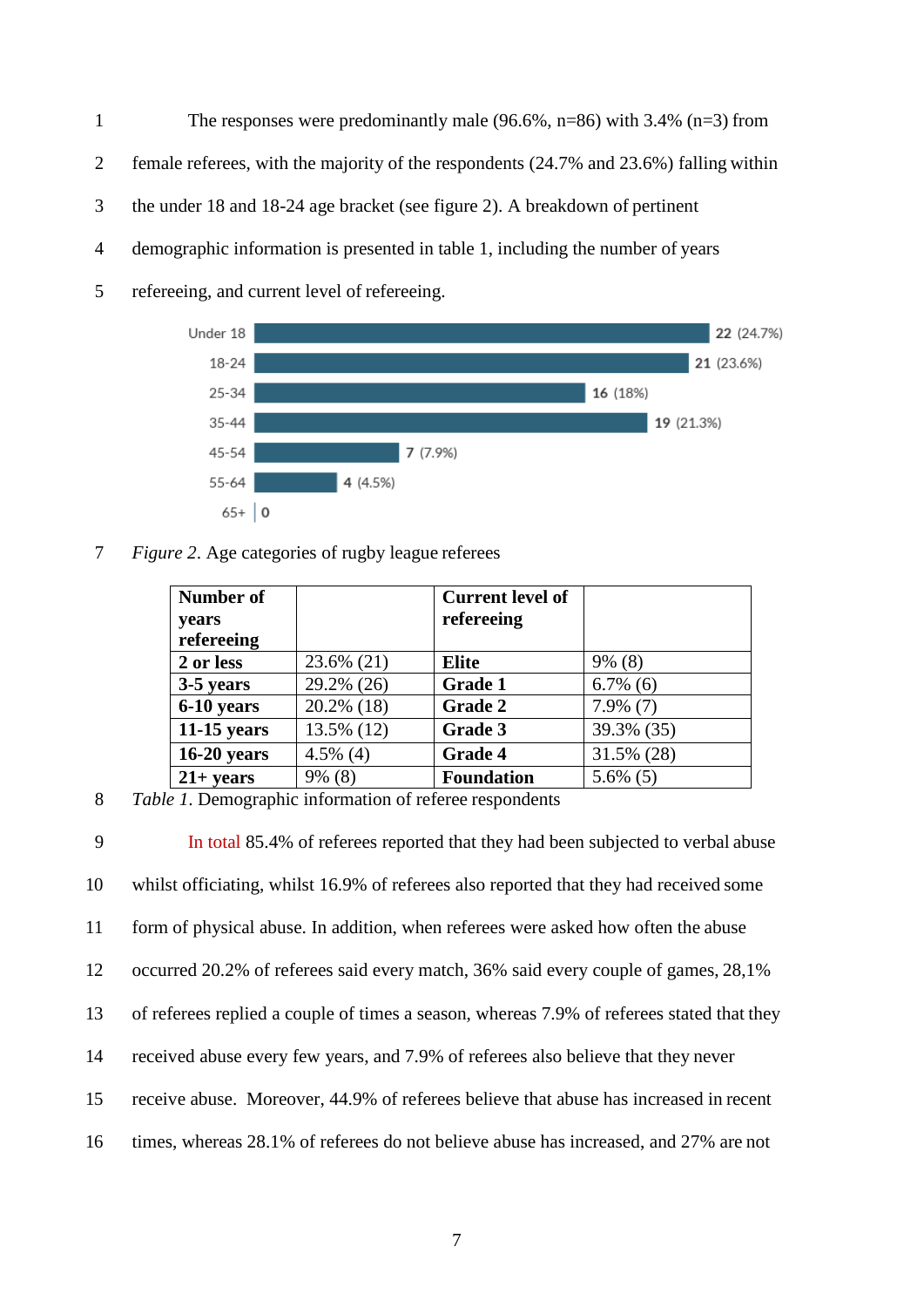sure if abuse has increased. The quantitative responses present an informative set of headline data, however, it is the qualitative open responses that provide further depth to these findings. Therefore, the following sections consider the open responsesfrom referees and are organised under the 'Interpersonal and Working Relationships' and 'Training and Support Networks' higher order themes presented in figure 1.

## **Interpersonal and Working Relationships**

 **Behaviour and abuse management.** One of the themes to emerge from the open responses from referees in rugby league was the fact that abuse is an ingrained and accepted aspect of the game. Referees are used to the aggressive behaviour from players, spectators and coaches, and as such, abuse has become routinised in their understanding and acceptance of norms within the game itself. One referee believesthat abuse is, '*part of the role ... water off a duck's back*' (Grade 2, 3-5 years' experience, male, 35-44). This referee has not been officiating for a long period of time, and yet, already abuse is something which is accepted. Another referee with 6-10 years of experience confirms that abuse is not only accepted but expected, '*the culture of referees is that verbal abuse is expected, including homophobic abuse*' (Grade 2, 6-10 years' experience, male, 18-24). The personalised and homophobic nature of the abuse that is explained here is a concern for the RFL as the governing body for rugby league 19 in England, a trend which has also been identified in other sports (Kellett  $&$  Shilbury, 2007).

 With 85.4% of referees responding to the online survey stating that they have experienced some form of verbal abuse, it is evident that there is a specific issue with abuse towards match officials in rugby league. An associated effect of this abuse could be that the retention of referees decreases as they are subjected to an unsafe, unenjoyable environment, and negative experiences. However, given that referees have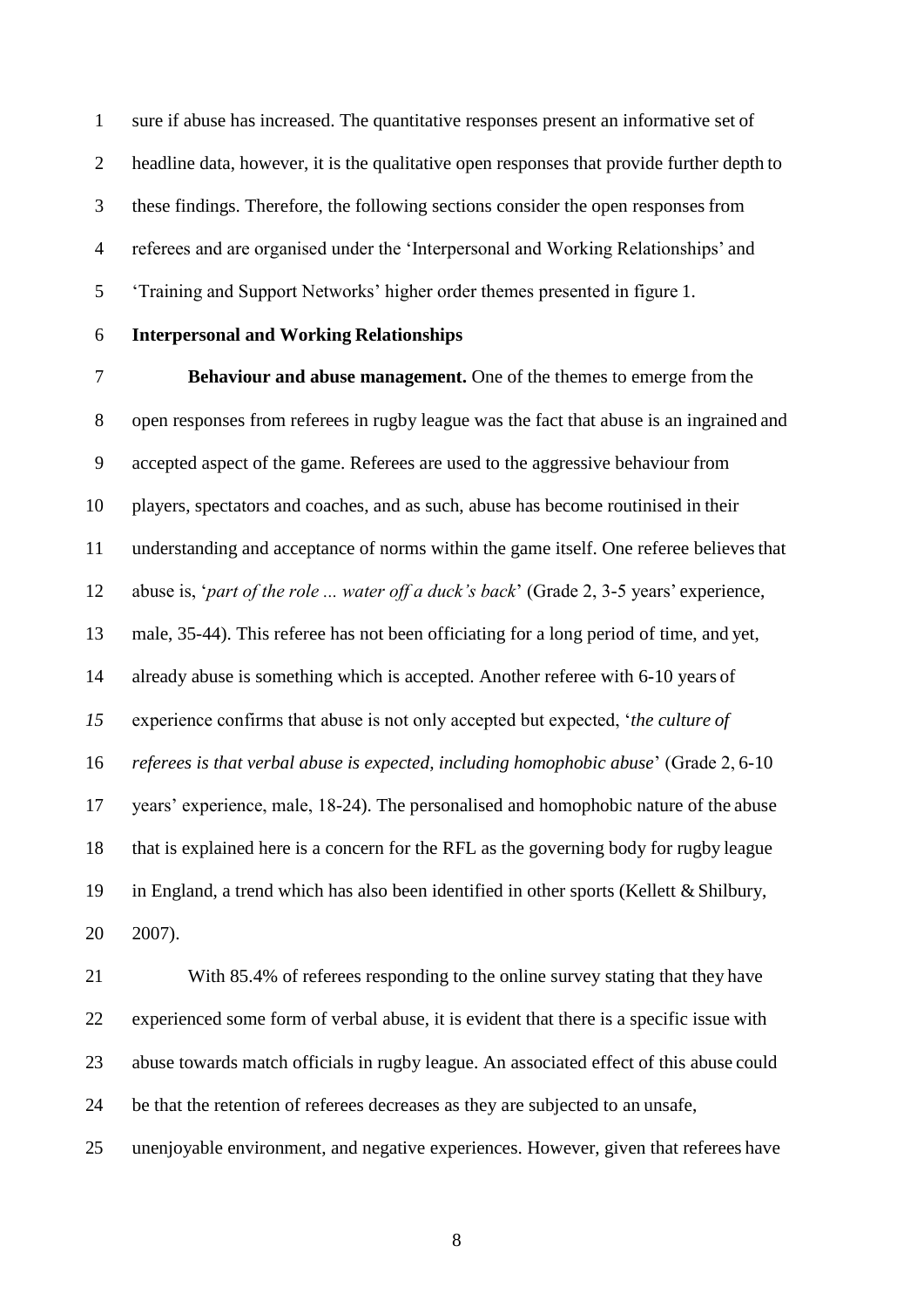reported abuse as '*part of the role',* and also that, '*you just take the vile insults as part of the game'* (Grade 2, 11-15 years' experience, Warrington, male, 35-44), there is potentially a further issue related to the 14.6% of referees who claimed not to have received verbal abuse. Given the existing literature regarding the behaviour of players, coaches and parents in other sports (Dell, Gervis, & Rhind, 2016; Harwood & Knight, 2009), it could be that these referees 'expect' abuse and therefore believe that it isjust part of the game, and also, as a result do not report incidents.

 **Accountability, transparency and reporting processes***.* A consistent theme to emerge from the open responses was the perceived importance of verbal support or communication that referees receive following the reporting of an incident of abuse, as well as transparency surrounding the reporting process, a factor also highlighted in association football in England (Webb et al., 2017). Referees want to know the outcome of the report that they submit, and any consequences for the individuals that have committed the offence. Referee experiences in terms of the communication from the RFL are mixed; for example, a grade 4 referee had reported verbal abuse, but had not been advised of the outcome of the report, '... *only reported verbal abuse by players and reported it to the RFL on dismissal reports. I assume the offenders were dealt with but never heard anything after filing the report'* (Grade 4 regional & society, 6-10 years' experience, male, 35-44).

 One coach was promoted even after they had been reported for a form of abuse towards a match official. An under 18 referee with 3-5 years of experience, outlined that he was involved in the communication process until a certain point, when he was not updated on the outcomes of the report, '*I did report it, it was dealt with quite poorly, and I wasn't kept in the circle until the end of the case, where in fact the assistant coach was promoted'* (Grade 3, 3-5 years' experience, male, Under 18). Other referees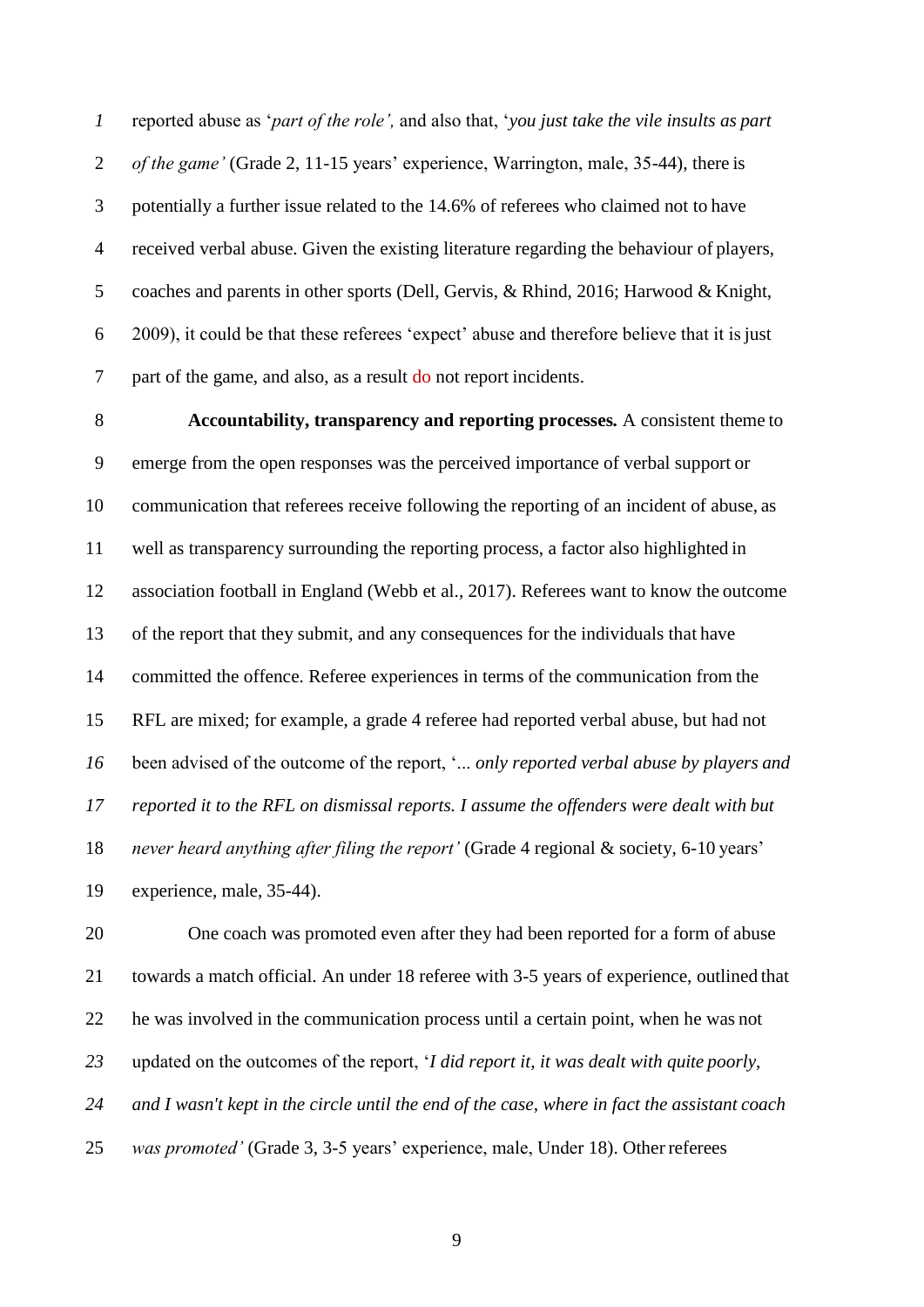| $\mathbf{1}$               | believed that the disciplinary process was an area that required attention, asking for                                                                                                                                                                                                                                      |
|----------------------------|-----------------------------------------------------------------------------------------------------------------------------------------------------------------------------------------------------------------------------------------------------------------------------------------------------------------------------|
| $\overline{2}$             | more 'feedback from disciplinaries' (Grade 4 regional & society, 6-10 years'                                                                                                                                                                                                                                                |
| 3                          | experience, male, 25-34). This lack of support for referees in the disciplinary process                                                                                                                                                                                                                                     |
| $\overline{4}$             | has been identified in other sports and can provide a reason for referees considering                                                                                                                                                                                                                                       |
| 5                          | leaving their sport (Cleland et al., 2017; Webb et al., 2017).                                                                                                                                                                                                                                                              |
| 6                          | Abuse, in any form, can at least be minimised to some extent through support                                                                                                                                                                                                                                                |
| $\tau$                     | networks, and the guidance offered to referees once the abuse has taken place.                                                                                                                                                                                                                                              |
| $8\,$                      | However, one grade 4 referee highlighted a lack of support and a disenchantment with                                                                                                                                                                                                                                        |
| $\boldsymbol{9}$           | the game, 'I reported the abuse to the league but there was no support given. This will                                                                                                                                                                                                                                     |
| 10                         | be my last season because of the feeling of not being safe on the pitch' (Grade 4                                                                                                                                                                                                                                           |
| 11                         | regional & society, 6-10 years' experience, male, 25-34). The fact that referees are not                                                                                                                                                                                                                                    |
| 12                         | only subjected to forms of abuse, but also do not feel safe when officiating matches                                                                                                                                                                                                                                        |
| 13                         | demonstrates a potentially deteriorating situation, and a setting which requires some                                                                                                                                                                                                                                       |
| 14                         | form of change and intervention in order to implement change.                                                                                                                                                                                                                                                               |
| 15                         | <b>Training and Support Networks</b>                                                                                                                                                                                                                                                                                        |
| 16                         | Peer relationships and support networks. The experiences of referees in terms                                                                                                                                                                                                                                               |
| 17                         | of the support they receive from both the referee's societies and the RFL as the                                                                                                                                                                                                                                            |
| 18                         | governing body are mixed. Some referees have reported that they have received a good                                                                                                                                                                                                                                        |
| 19                         | level of support from stakeholders involved in the disciplinary process, including the                                                                                                                                                                                                                                      |
| 20                         | police;                                                                                                                                                                                                                                                                                                                     |
| 21<br>22<br>23<br>24<br>25 | 'I reported the physical abuse to both the leagues and the<br>police and they were dealt with accordingly by both. Our society<br>always do everything that is possible to stand by an official who<br>has been victim of any abuse verbal or physical, and ensures a<br>satisfactory outcome from the disciplinary panel'. |
| 26<br>27                   | (Foundation level, 6-10 years' experience, male, 18-24)<br>Follow up support is essential if abuse is to be dealt with effectively, ensuring                                                                                                                                                                                |
| 28                         | that referees feel supported and valued (Kellett & Warner, 2011; Warner et al., 2013).                                                                                                                                                                                                                                      |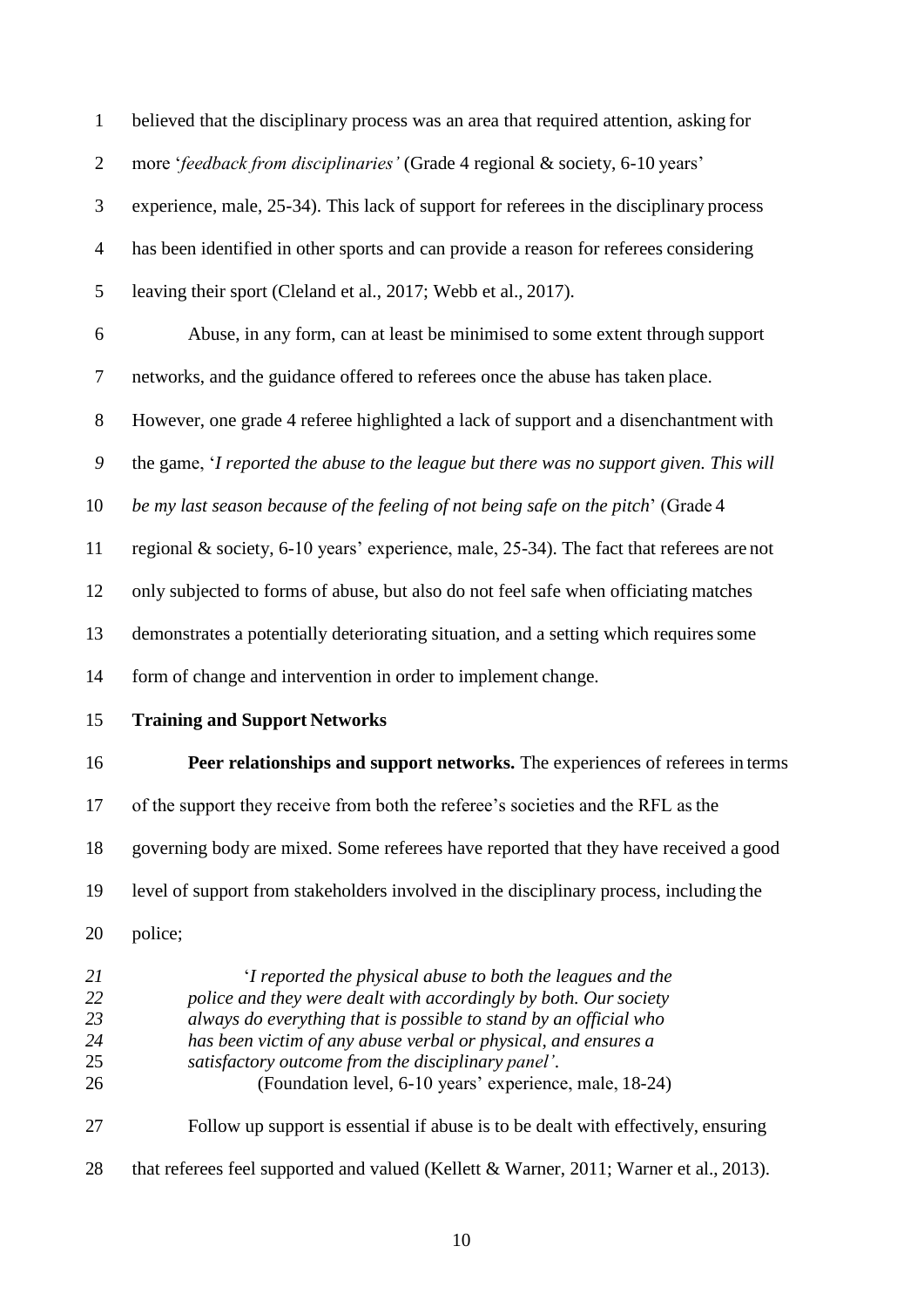| $\mathbf{1}$                           | The experiences of referees can differ dependent on the referee's society to which they                                                                                                                                                                                                                                                                                                                                                                       |
|----------------------------------------|---------------------------------------------------------------------------------------------------------------------------------------------------------------------------------------------------------------------------------------------------------------------------------------------------------------------------------------------------------------------------------------------------------------------------------------------------------------|
| $\overline{2}$                         | belong, and therefore the level of support contrasts dependent on the location of the                                                                                                                                                                                                                                                                                                                                                                         |
| $\mathfrak{Z}$                         | referee, 'I reported the abuse, but got no support when I was a member of another                                                                                                                                                                                                                                                                                                                                                                             |
| $\overline{4}$                         | society' (Grade 3, 6-10 years' experience, male, 18-24). The effectiveness of the referee                                                                                                                                                                                                                                                                                                                                                                     |
| 5                                      | societies is not the only variable that can affect the support that referees receive. One                                                                                                                                                                                                                                                                                                                                                                     |
| $\boldsymbol{6}$                       | referee who reported the verbal abuse to which they were subjected, identified that it                                                                                                                                                                                                                                                                                                                                                                        |
| $\overline{7}$                         | was the RFL themselves who were not as involved as they could have been, 'I have                                                                                                                                                                                                                                                                                                                                                                              |
| $\boldsymbol{8}$                       | reported verbal abuse before. My society have supported me with everything I have ever                                                                                                                                                                                                                                                                                                                                                                        |
| 9                                      | needed. With regards to the RFL, they are virtually irrelevant' (Grade 3, 6-10 years'                                                                                                                                                                                                                                                                                                                                                                         |
| 10                                     | experience, male, 18-24). Another referee also reported physical abuse after being                                                                                                                                                                                                                                                                                                                                                                            |
| 11                                     | assaulted during matches, questioning the support received, 'I have not been supported                                                                                                                                                                                                                                                                                                                                                                        |
| 12                                     | on any occasion by the RFL following assaults' (Grade 4 regional & society, 21+ years'                                                                                                                                                                                                                                                                                                                                                                        |
| 13                                     | experience, male, 45-54).                                                                                                                                                                                                                                                                                                                                                                                                                                     |
| 14                                     | <b>Progression pathways.</b> There are several policy areas and recommendations                                                                                                                                                                                                                                                                                                                                                                               |
| 15                                     | that referees identify as important in order for levels of abuse to decrease and which                                                                                                                                                                                                                                                                                                                                                                        |
| 16                                     | would assist in the promotion, progression and retention of referees (Ridinger, Kim,                                                                                                                                                                                                                                                                                                                                                                          |
| 17                                     | Warner, & Tingle, 2017). One referee believed that rugby league is improving support                                                                                                                                                                                                                                                                                                                                                                          |
| 18                                     | for player welfare and depression, linked to mental health which is a concern in other                                                                                                                                                                                                                                                                                                                                                                        |
| 19                                     | sports, and for match officials (Coyle, Gorczynski, & Gibson, 2017), but that referees                                                                                                                                                                                                                                                                                                                                                                        |
| 20                                     | are perhaps being neglected or left behind as a result of these changes;                                                                                                                                                                                                                                                                                                                                                                                      |
| 21<br>22<br>23<br>24<br>25<br>26<br>27 | 'I feel that rugby league in general is taking big steps<br>regarding player welfare and depression. However, the referee<br>side needs looking into, especially with the amount of abuse and<br>criticism referees come under from spectators and coaches. This<br>has improved a little  but improvement is still needed'.<br>(Grade 3, 6-10 years' experience, male, 18-24)<br>A proportion of referees recognised that training and support is improving, |
| 28                                     | 28.1% believed that the training products offered to societies by the RFL are either very                                                                                                                                                                                                                                                                                                                                                                     |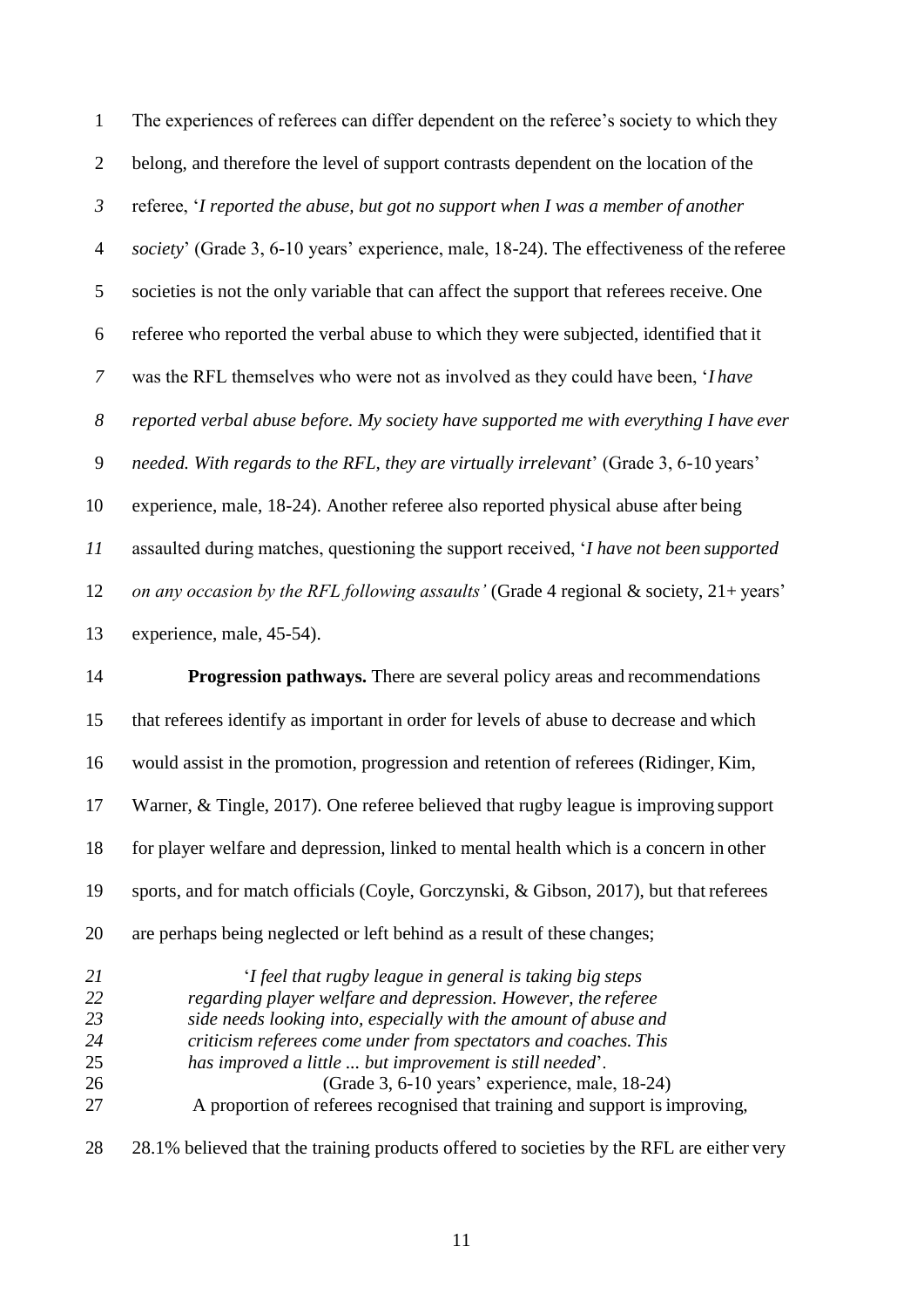| $\mathbf{1}$                     | good or good; although 37.1% of referees also classified the training products as either                                                                                                                                                                                                                                                                                            |
|----------------------------------|-------------------------------------------------------------------------------------------------------------------------------------------------------------------------------------------------------------------------------------------------------------------------------------------------------------------------------------------------------------------------------------|
| $\overline{2}$                   | poor or very poor. There is a necessity for them to be given effective real-life skills                                                                                                                                                                                                                                                                                             |
| 3                                | training to adequately prepare for any occurrences they are likely to experience and to                                                                                                                                                                                                                                                                                             |
| $\overline{4}$                   | assist them in their continuous professional development. Further consideration should                                                                                                                                                                                                                                                                                              |
| 5                                | be given to training associated with confrontation, and situations on and off the field of                                                                                                                                                                                                                                                                                          |
| 6                                | play in all referee courses and qualifications. Referees have asked for greater                                                                                                                                                                                                                                                                                                     |
| $\tau$                           | communication and feedback related to their performances and development, and                                                                                                                                                                                                                                                                                                       |
| $8\,$                            | instances of abuse will persist unless communication is improved and the training is as                                                                                                                                                                                                                                                                                             |
| 9                                | effective as it can be;                                                                                                                                                                                                                                                                                                                                                             |
| 10<br>11<br>12<br>13<br>14<br>15 | 'I would like more feedback. I asked continuously last year<br>for good or bad feedback and nothing came of it. It's hard to<br>improve when you don't know whether what you are doing is right<br>or wrong (I was not graded last year)'.<br>(Grade 3, 2 years or less experience, male, 45-54)<br>A further innovation or extension of a program already in operation in at least |
| 16                               | one society, could be the use of more experienced mentors to guide and support younger                                                                                                                                                                                                                                                                                              |
| 17                               | referees, associated meetings to add structure to any scheme, as well as a support                                                                                                                                                                                                                                                                                                  |
| 18                               | networks and social interaction (Kellett & Warner, 2011), 'at our society we                                                                                                                                                                                                                                                                                                        |
| 19                               | independently provide each match official with a mentor, and are regularly watched                                                                                                                                                                                                                                                                                                  |
| 20                               | and assessed on their performances. As well as monthly development meetings'                                                                                                                                                                                                                                                                                                        |
| 21                               | (Foundation Level, 6-10 years' experience, male, 18-24). To support a process such as                                                                                                                                                                                                                                                                                               |
| 22                               | this, further support for the societies is required, and therefore further management                                                                                                                                                                                                                                                                                               |
| 23                               | personnel could be added to increase this support network, 'I want a Community                                                                                                                                                                                                                                                                                                      |
| 24                               | Referees Manager within the RFL to work closely in developing referees, and                                                                                                                                                                                                                                                                                                         |
| 25                               | supporting the Societies - especially in developing areas like the North East, and the                                                                                                                                                                                                                                                                                              |
| 26                               | Midlands' (Grade 4 regional & society, 3-5 years' experience, male, 35-44).                                                                                                                                                                                                                                                                                                         |
| 27                               | The RFL have tried to address the growing issue of referee abuse in rugby                                                                                                                                                                                                                                                                                                           |
| 28                               | league, and as a result touchline managers were introduced to try and maintain control                                                                                                                                                                                                                                                                                              |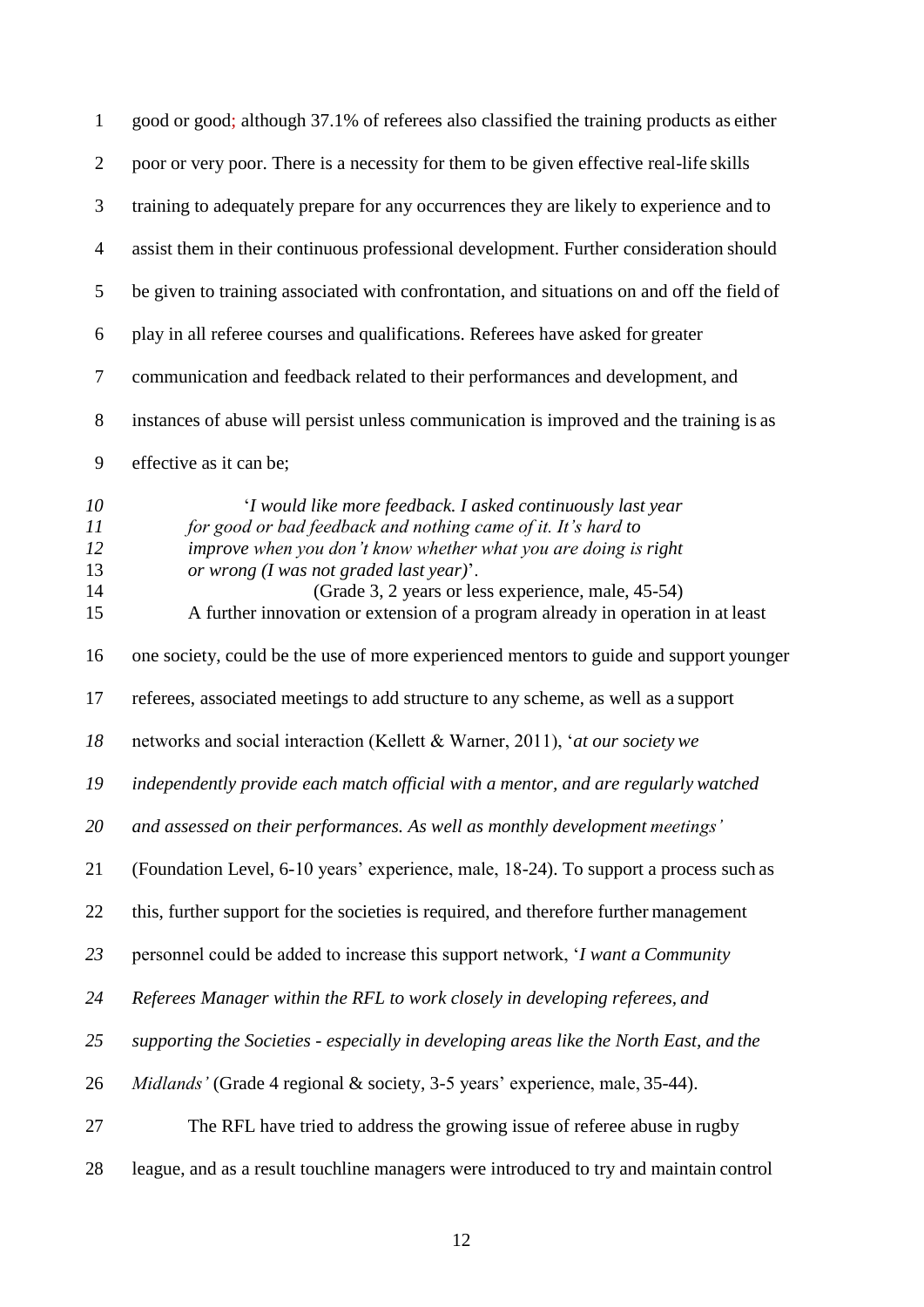| $\mathbf{1}$   | of the spectators and coaches whilst the game was in progress. However, the impact of          |
|----------------|------------------------------------------------------------------------------------------------|
| $\overline{2}$ | these individuals, and the initiative more widely has been questioned, 'the RFL tried to       |
| $\mathfrak{Z}$ | introduce touch line managers to patrol the touch line and keep it all in check. They          |
| $\overline{4}$ | very rarely do the job that they are supposed to' (Grade 4 regional & society, 3-5 years'      |
| 5              | experience, male, 18-24). Evidently the initiative did not operate as successfully as the      |
| 6              | RFL would have liked, and this may be the result of a hierarchical or organisational           |
| $\tau$         | structure, which is not as efficient as is required for an initiative such as this to succeed. |
| $8\,$          | Conclusion                                                                                     |
| 9              | Despite evidence of interventions within rugby league aimed at improving                       |
| 10             | mental health and wellbeing since 2011 by the State of Mind charity (State of Mind,            |
| 11             | n.d.), there are clearly persistent concerns, and there is, therefore, a need for              |
| 12             | engagement with referees, players, parents and coaches to improve the operational and          |
| 13             | working environment for all stakeholders, particularly referees. The results of this           |
| 14             | research illustrated issues related to a culture of abuse toward match officials,              |
| 15             | communication, support networks, and the disciplinary process. The dilemma facing the          |
| 16             | RFL, as well as other governing bodies of sport in England (Rayner et al., 2016; Webb          |
| 17             | et al., 2017) concerns the recruitment and retention of match officials, and the 'drop out'    |
| 18             | of referees every season due, at least in part, to the abuse to which they are subjected. A    |
| 19             | coherent strategy, and related policy is required in order to address the issue of referee     |
| 20             | abuse within rugby league, which would also be applicable to other sports exhibiting           |
| 21             | similar issues in the recruitment and retention of match officials.                            |
| 22             | <b>References</b>                                                                              |
| 23             | Barbour, R. S. (2001). Checklists for improving rigour in qualitative research: A case of      |
| 24             | the tail wagging the dog? British Medical Journal, 322(7294), 1115-1117.                       |
| 25             | doi:10.1136/bmj.322.7294.1115                                                                  |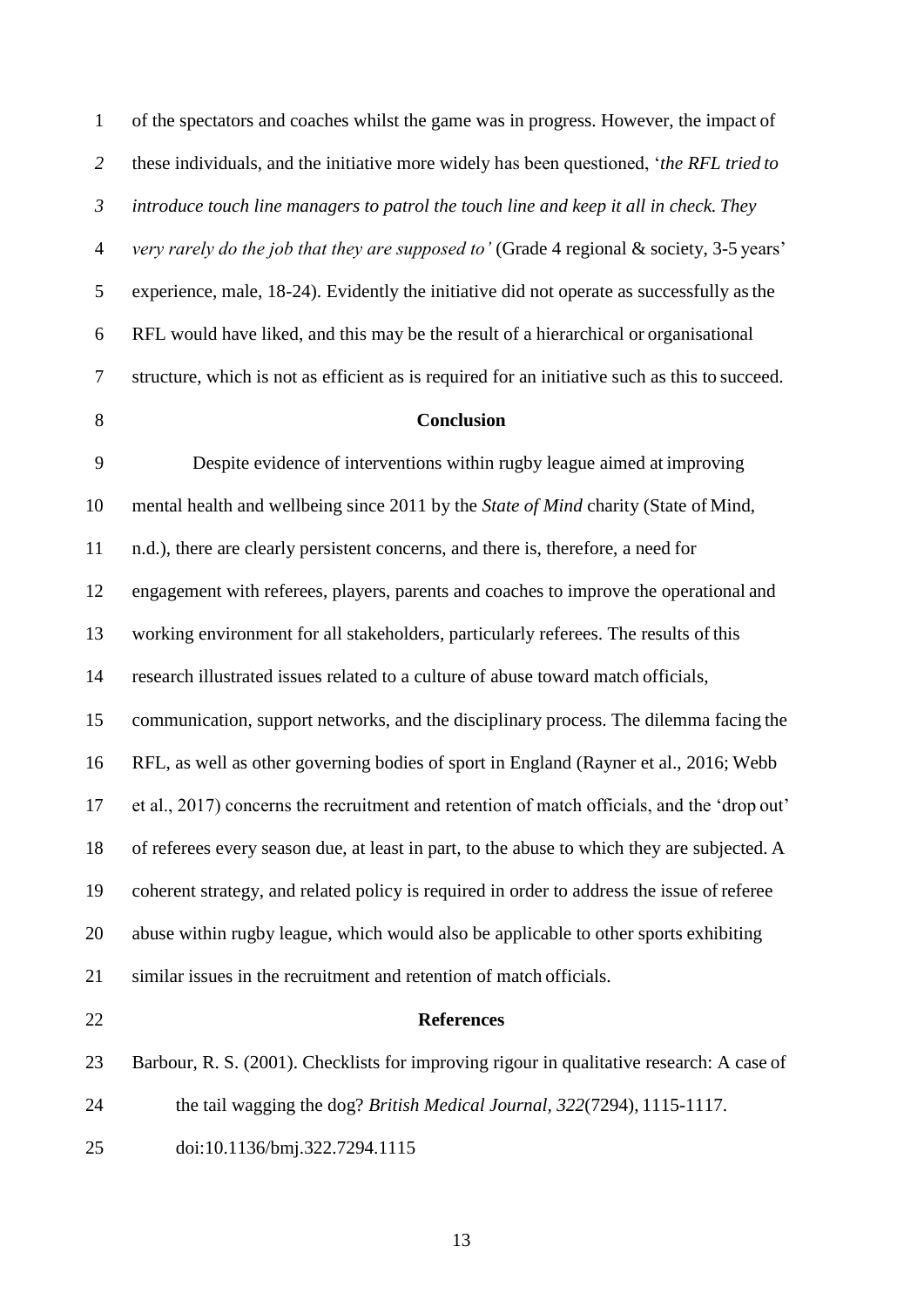| $\mathbf{1}$     | Braun, V., & Clarke, V. (2006) Using thematic analysis in psychology. Qualitative         |
|------------------|-------------------------------------------------------------------------------------------|
| $\mathbf{2}$     | Research in Psychology, 3(2), 77-101. doi:10.1191/1478088706qp063oa                       |
| 3                | Cleland, J., O'Gorman, J., & Webb, T. (2017). Respect? An investigation into the          |
| $\boldsymbol{4}$ | experience of referees in association football. The International Review for the          |
| 5                | Sociology of Sport. doi:10.1177/1012690216687979                                          |
| 6                | Coyle, M., Gorczynski, P., & Gibson, K. (2017). "You have to be mental to jump off a      |
| 7                | board anyway": Elite diver's conceptualizations and perceptions of mental health.         |
| 8                | Psychology of Sport and Exercise, 29, 10-18.                                              |
| 9                | doi:10.1016/j.psychsport.2016.11.005                                                      |
| 10               | Dell, C., Gervis, M., & Rhind, D. (2016). Factors influencing soccer referee's intentions |
| 11               | to quit the game. Soccer & Society, $17(1)$ , $109-119$ . doi:                            |
| 12               | 10.1080/14660970.2014.919275                                                              |
| 13               | Dorsch, K. D., & Paskevich, D. M. (2007). Stressful experiences among six certification   |
| 14               | levels of ice hockey officials. Psychology of Sport and Exercise, 8(4), 585-593.          |
| 15               | doi:10.1016/j.psychsport.2006.06.003                                                      |
| 16               | Emmonds, S., O'Hara, J., Till, K., Jones, B., Brightmore, A., & Cooke, C. (2015).         |
| 17               | Physiological and movement demands of rugby league referees: Influence on                 |
| 18               | penalty accuracy, 29(2), 3367-3374. doi: 10.1519/JSC.0000000000001002.                    |
| 19               | Fletcher, D., & Wagstaff, C. R. D. (2009). Organizational psychology in elite sport: Its  |
| 20               | emergence, application and future. Psychology of Sport and Exercise, 10(4), 427-          |
| 21               | 434. doi:10.1016/j.psychsport.2009.03.009                                                 |
| 22               | Harwood, C., & Knight, C. (2009). Understanding parental stressors: An investigation      |
| 23               | of British tennis-parents. Journal of Sports Sciences, 27(4), 339–351. doi:               |
| 24               | 10.1080/02640410802603871                                                                 |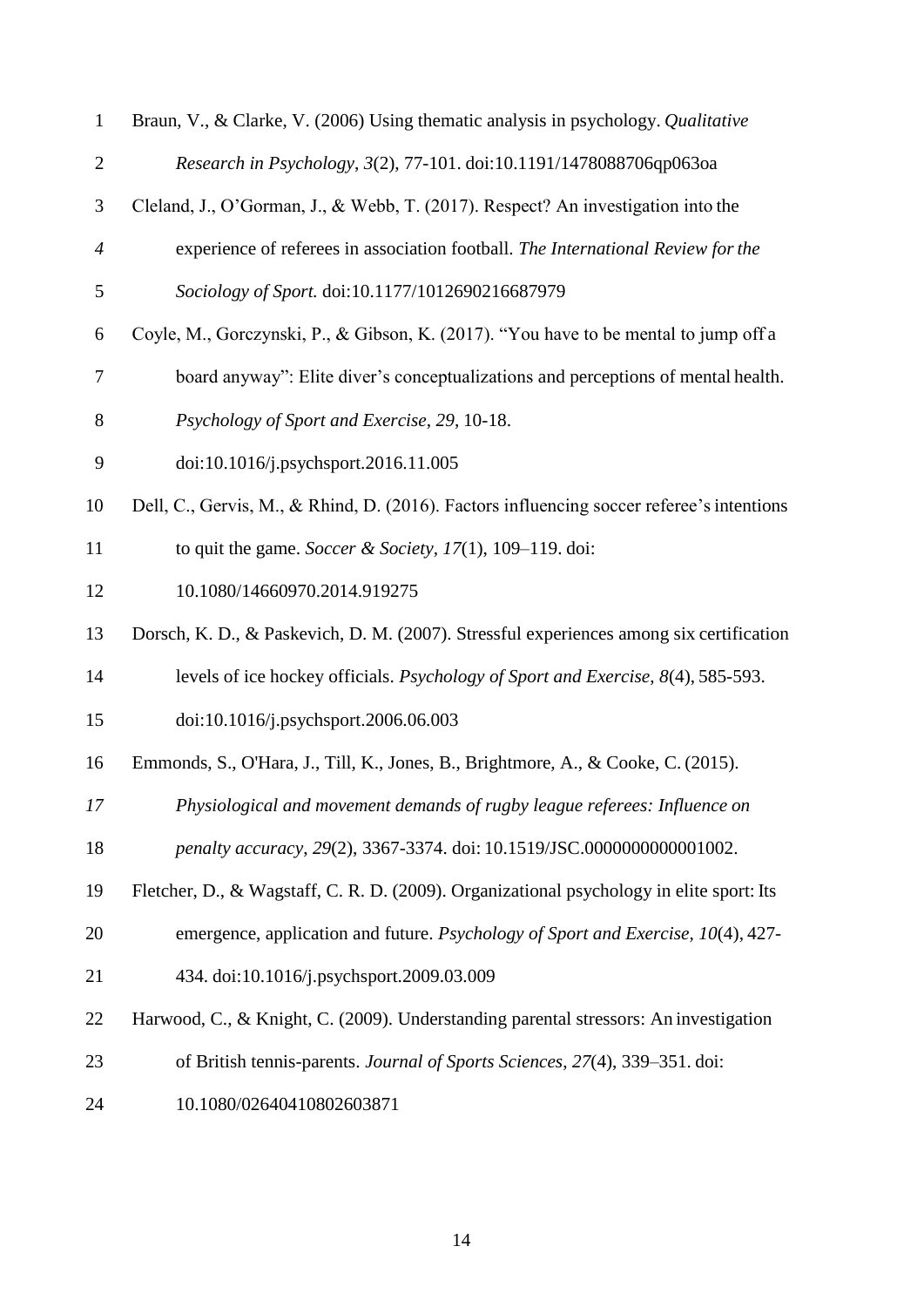| $\mathbf{1}$   | Jacobs, K., & Manzi, T. (2000). Evaluating the social construction ist paradigm in         |
|----------------|--------------------------------------------------------------------------------------------|
| $\overline{2}$ | housing research. Housing, Theory and Society, 17(1), 35-42.                               |
| 3              | doi:10.1080/140360900750044764                                                             |
| 4              | Jones, M. V., Bray, S. R., & Oliver, S. (2007). Game location and aggression in rugby      |
| 5              | league. Journal of Sports Sciences, 23(4), 387-393.                                        |
| 6              | doi:10.1080/02640410400021617                                                              |
| 7              | Kellett, P., & Shilbury, D. (2007). Umpire participation: is abuse really the issue? Sport |
| 8              | Management Review, 10(3), 209-229. doi: 10.1016/S1441-3523(07)70012-8                      |
| 9              | Kellett, P., & Warner, S. (2011). Creating communities that lead to retention: The social  |
| 10             | worlds and communities of umpires. European Sport Management Quarterly,                    |
| 11             | 11(5), 471-494. doi:10.1080/16184742.2011.624109                                           |
| 12             | Miles, M. B., & Huberman, M. A. (1994). Qualitative data analysis: An expanded             |
| 13             | sourcebook (2nd ed.). London: Sage.                                                        |
| 14             | O'Hara, J. P., Brightmore, A., Till, K., Mitchell, I., Cummings, S., &<br>Cooke, C. B.     |
| 15             | (2013). Evaluation of movement and physiological demands of rugby league                   |
| 16             | referees using global positioning systems tracking. International Journal of Sports        |
| 17             | Medicine, 34(09), 825-831. doi:10.1055/s-0033-1333694                                      |
| 18             | Rayner, M., Webb, T., & Webb, H. (2016). The occurrence of referee abuse in rugby          |
| 19             | union: Evidence and measures through an online survey, The International                   |
| 20             | Journal of Sports Management, Recreation and Tourism, 21(d).                               |
| 21             | doi:10.5199/ijsmart-1791-874X-21d                                                          |
| 22             | Ridinger, L. L. (2015). Contributors and constraints to involvement with youth sports      |
| 23             | officiating. Journal of Amateur Sport, 1(2), 103-127. doi:10.17161/jas.v1i2.4946.          |